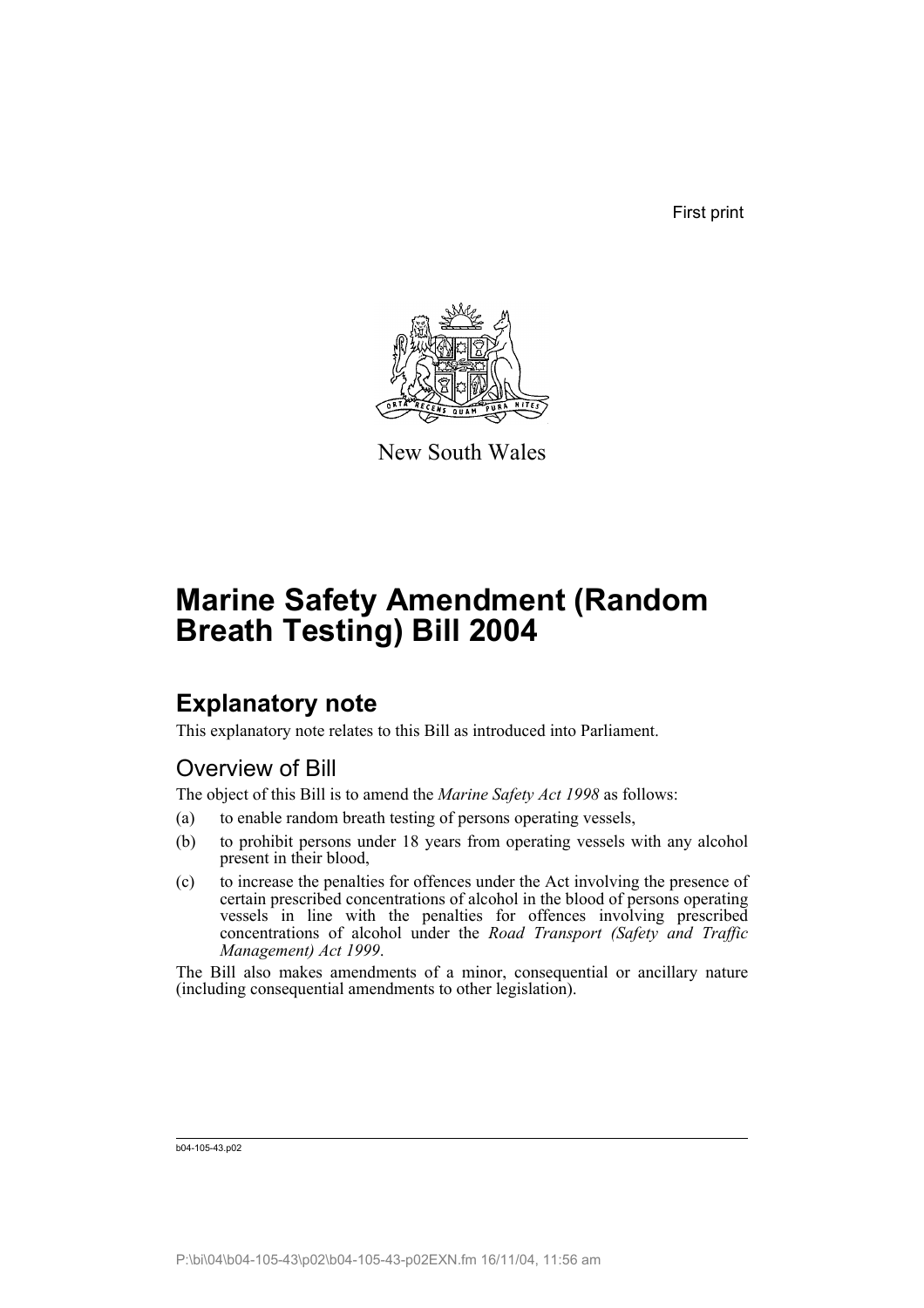Explanatory note

### Outline of provisions

**Clause 1** sets out the name (also called the short title) of the proposed Act.

**Clause 2** provides for the commencement of the proposed Act on a day or days to be appointed by proclamation.

**Clause 3** is a formal provision that gives effect to the amendments to the *Marine Safety Act 1998* set out in Schedule 1.

**Clause 4** is a formal provision that gives effect to the amendments to the Acts and Regulations specified in Schedule 2.

### **Schedule 1 Amendment of Marine Safety Act 1998**

**Schedule 1 [1]** amends the definition of *operate a vessel* in section 20 (1) of the *Marine Safety Act 1998* (the *Principal Act*) so that the term (where used in Part 3 of and Schedule 1 to the Principal Act relating to alcohol and drugs in connection with boating safety) includes supervising a juvenile operator of a motor vessel. **Schedule 1 [9]** makes a consequential amendment.

**Schedule 1 [2]** amends section 22 of the Principal Act to provide for a youth range prescribed concentration of alcohol (*PCA*), being more than zero grams, but less than 0.02 grams, of alcohol in 100 millilitres of blood, for the purposes of Part 3 of and Schedule 1 to the Principal Act. **Schedule 1 [11]** makes a consequential amendment.

**Schedule 1 [3]** inserts proposed section 24 (1A) into the Principal Act to make it an offence for a person under 18 years of age to operate a vessel while having the youth range PCA present in the person's blood.

**Schedule 1 [4]** amends section 24 of the Principal Act to provide for a penalty for the offence in proposed section 24 (1A). The amendment also increases the penalties for existing offences under the Act involving the presence of certain prescribed concentrations of alcohol in the blood of persons operating vessels in line with the penalties for offences involving prescribed concentrations of alcohol under the *Road Transport (Safety and Traffic Management) Act 1999*. The proposed penalties are as follows:

- (a) for an offence involving the proposed youth range PCA, the special range PCA or low range PCA—a maximum penalty of 10 penalty units (currently 5 penalty units) in the case of a first offence, or 20 penalty units (currently 10 penalty units) in the case of any subsequent offence,
- (b) for an offence involving the middle range PCA—a maximum penalty of 20 penalty units or 9 months imprisonment, or both, in the case of a first offence, or 30 penalty units or 12 months imprisonment, or both, in the case of any subsequent offence (currently 10 penalty units or 6 months imprisonment, or both, whether a first or subsequent offence),

Explanatory note page 2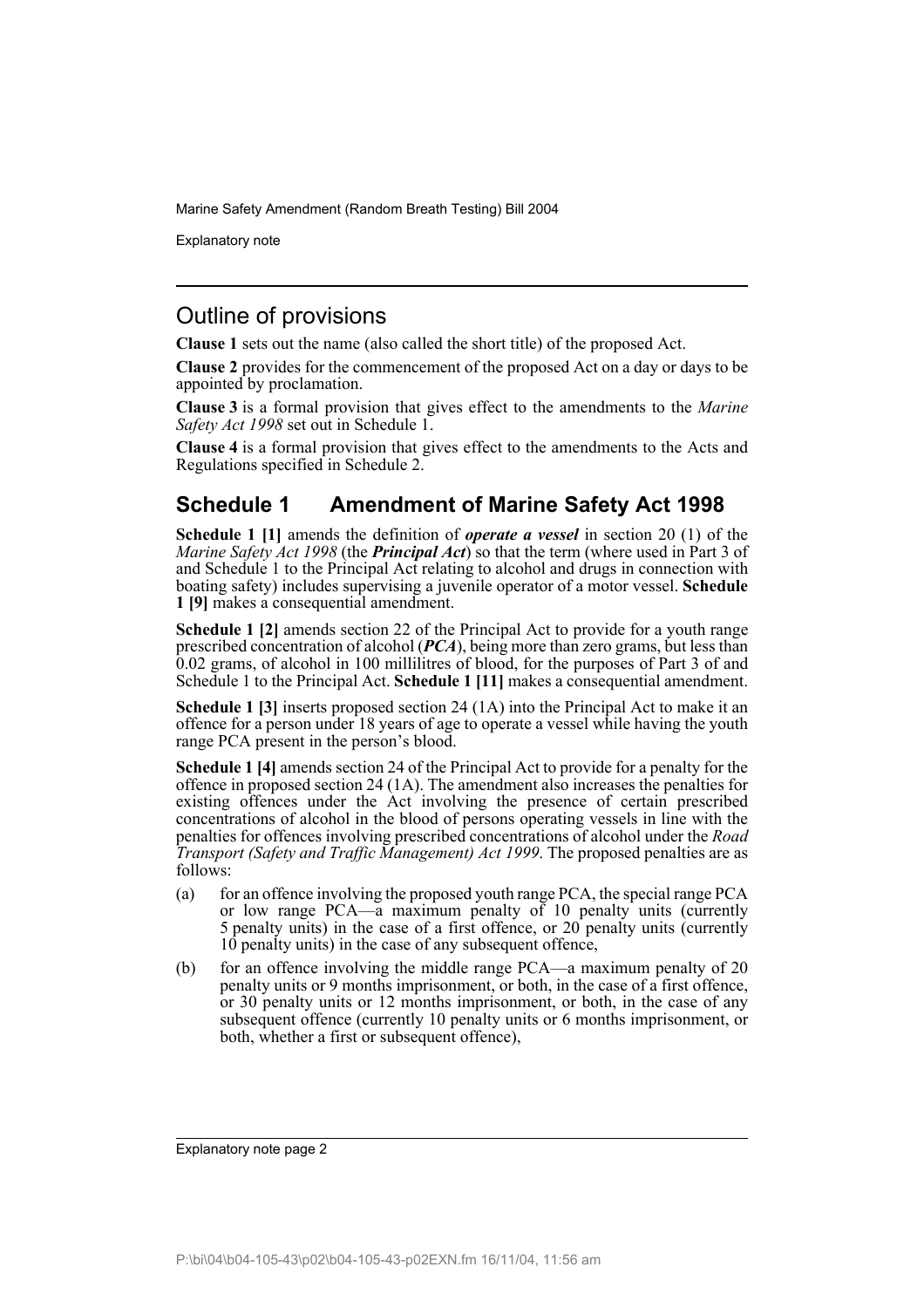Explanatory note

(c) for an offence involving the high range PCA—a maximum penalty of 30 penalty units (currently 15 penalty units) or 18 months imprisonment (currently 9 months), or both, in the case of a first offence, or 50 penalty units (currently 20 penalty units) or 2 years imprisonment (currently 12 months), or both, in the case of any subsequent offence.

The item also omits an offence (relating to supervision of a juvenile operator of a motor vessel while having a specified concentration of alcohol in the blood) which is no longer necessary given the amendment made by Schedule 1 [1] and the existing offences relating to the operation of a vessel while having a specified concentration of alcohol in the blood.

**Schedule 1 [5]** provides for a defence to the offence in proposed section 24 (1A). It is a defence to the proposed offence if the defendant proves that the presence in the defendant's blood of the youth range PCA at the time that the person is alleged to have committed the offence was not caused by the consumption of an alcoholic beverage (otherwise than for the purposes of religious observance), or the consumption or use of any other substance (for example, food or medicine) for the purpose of consuming alcohol.

**Schedule 1 [6]** inserts proposed section 141 (2) into the Principal Act to allow the Acts and regulations repealed by Schedule 2 to the Principal Act, or different provisions of the same Act or Regulation, to be repealed on different days.

**Schedule 1 [7]** amends clause 3 of Schedule 1 to the Principal Act to allow for random breath testing by police officers. Under the proposed clause, a police officer may require a person to undergo a breath test if the officer has reasonable cause to believe the person is or was operating a vessel. **Schedule 1 [8]** and **[10]** make consequential amendments.

**Schedule 1 [13]** and **[15]** make amendments by way of statute law revision.

Clauses 16 and 17 of Schedule 1 to the Principal Act facilitate the admission into evidence, in proceedings for an offence under section 24 or 23, respectively, of the alcohol concentration in the defendant's blood (in the case of clause 16) and the presence and concentration of a drug in the defendant's blood or urine (in the case of clause 17) if the blood or urine sample was taken within 2 hours after the time the defendant operated the vessel concerned (unless the defendant proves otherwise). **Schedule 1 [14]** amends clauses 16 and 17 to increase the time limit for the taking of samples for the purposes of those provisions from 2 hours to 3 hours. **Schedule 1 [12]** makes a consequential amendment.

**Schedule 1 [16]** omits Schedule 3.1 to the Principal Act which contains redundant amendments (uncommenced) made by the Principal Act to the *Crimes Act 1900*.

**Schedule 1 [17]** amends Schedule 4 to the Principal Act to enable regulations of a savings or transitional nature to be made as a consequence of the enactment of the proposed Act.

Explanatory note page 3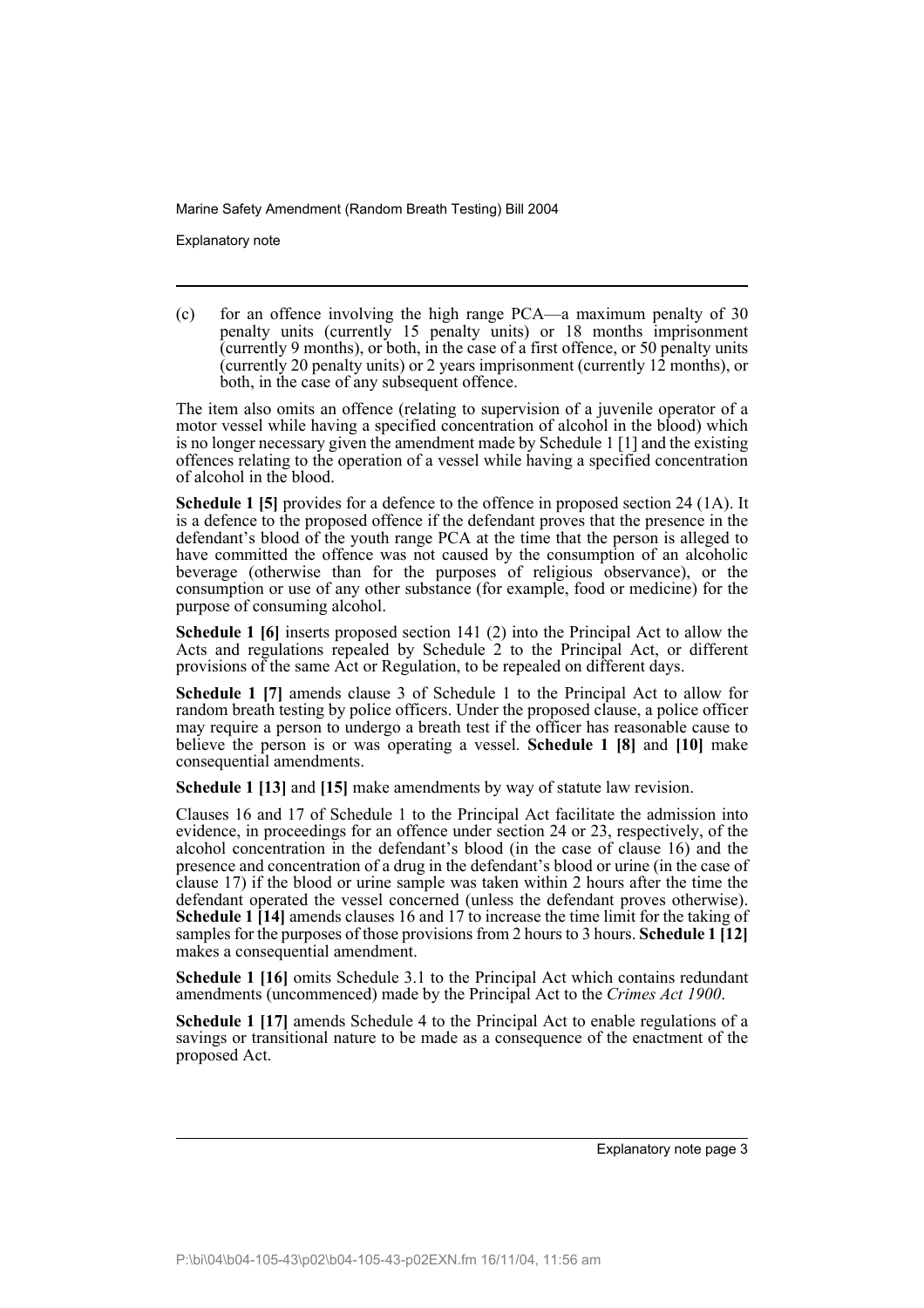Explanatory note

**Schedule 1 [18]** inserts provisions of a savings or transitional nature into Schedule 4 to the Principal Act. In particular, the effect of proposed clause 12 is that legal proceedings for offences committed before the commencement of an amendment made by Schedule 1 to the proposed Act will continue to be determined under the law as it stood before that commencement.

#### **Schedule 2 Amendment of other Acts and Regulations**

**Schedule 2.1–2.6** make amendments to certain Acts and Regulations consequential on the repeal of the *Marine (Boating Safety—Alcohol and Drugs) Act 1991* by Schedule 2 to (and section 141 of) the Principal Act.

Explanatory note page 4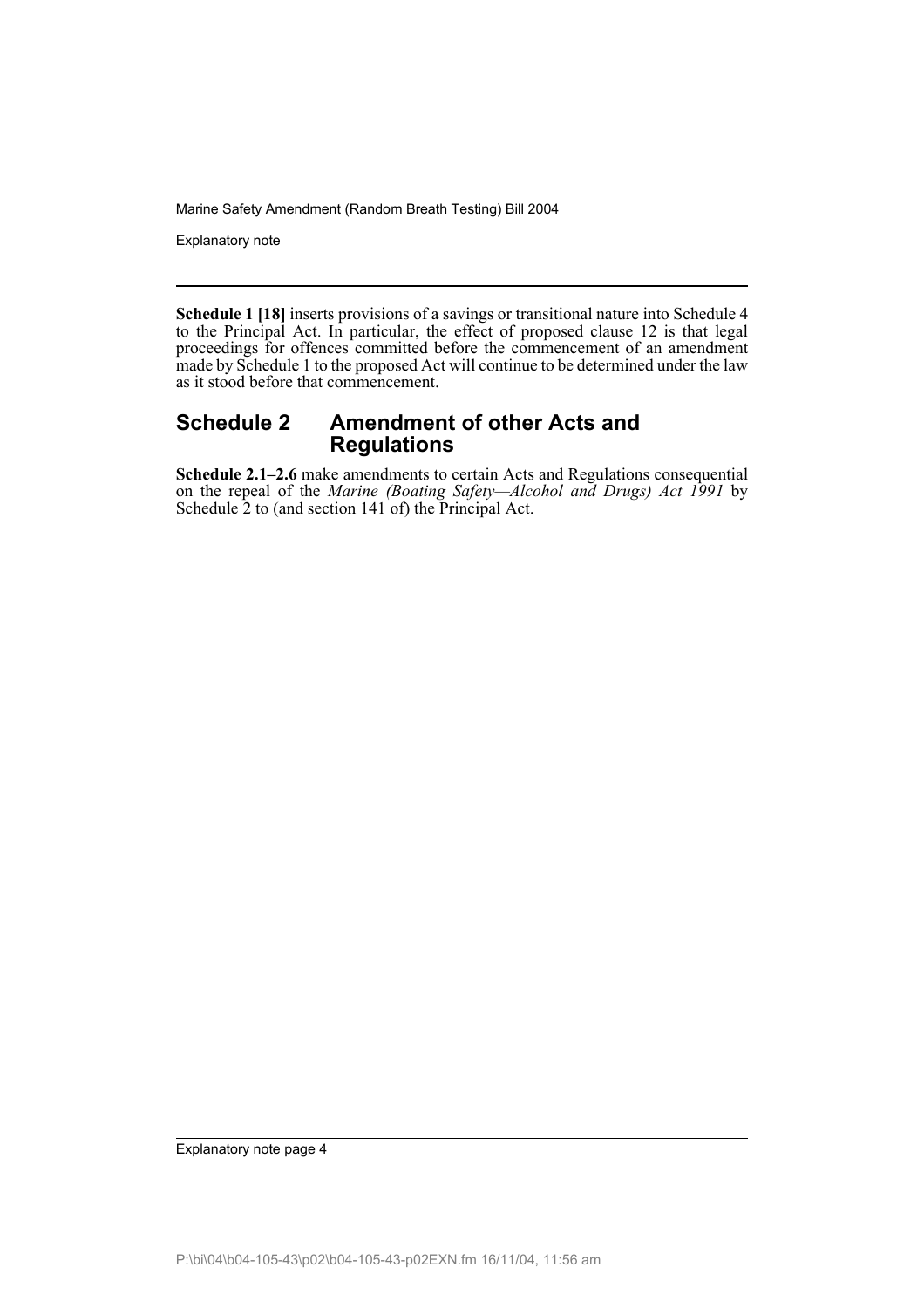First print



New South Wales

# **Marine Safety Amendment (Random Breath Testing) Bill 2004**

## **Contents**

|            |                                                    | Page |
|------------|----------------------------------------------------|------|
|            | Name of Act                                        |      |
|            | Commencement                                       |      |
|            | Amendment of Marine Safety Act 1998 No 121         | 2    |
| 4          | Amendment of other Acts and Regulations            |      |
| Schedule 1 | Amendment of Marine Safety Act 1998                |      |
|            | Schedule 2 Amendment of other Acts and Regulations |      |

b04-105-43.p02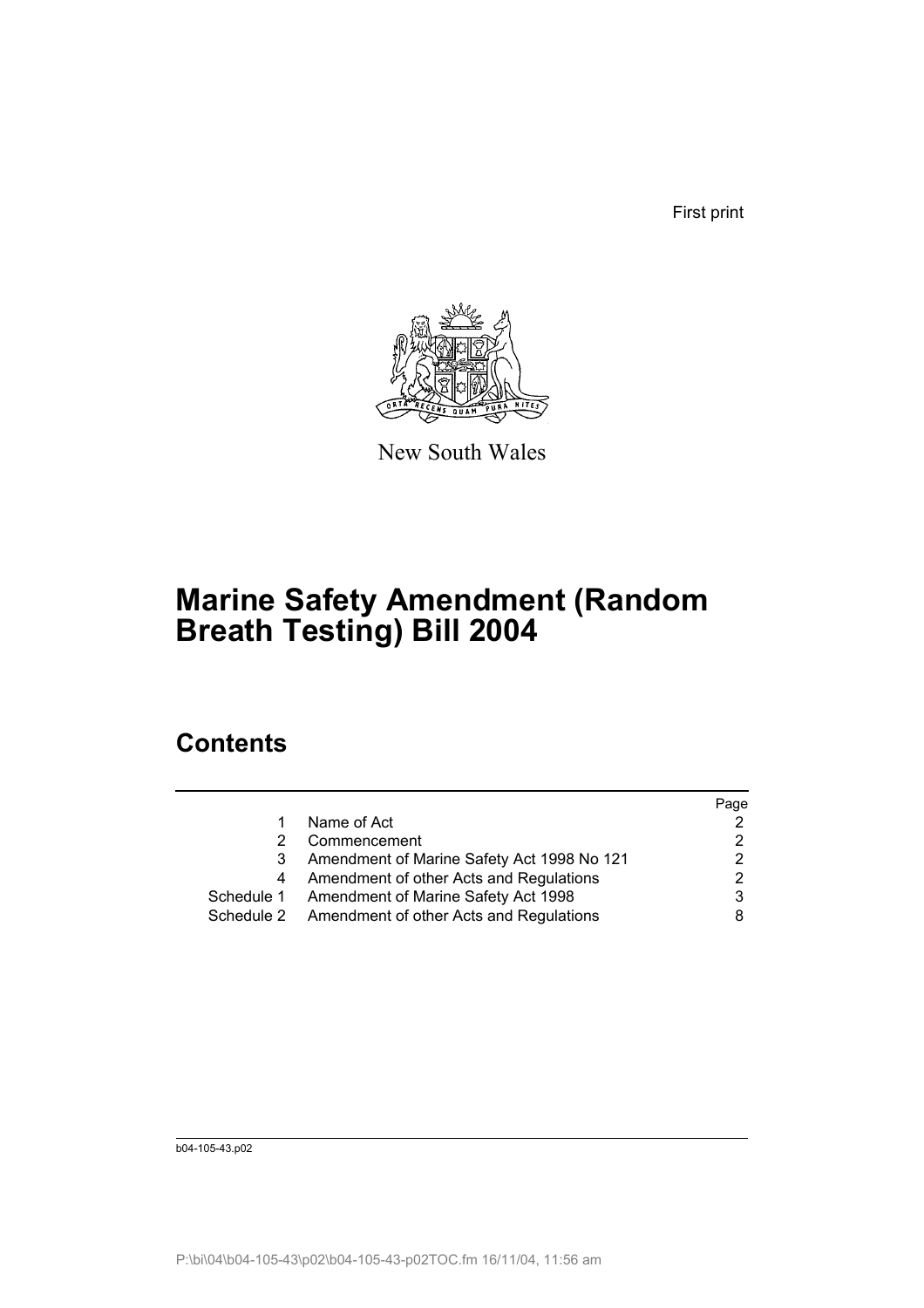**Contents** 

Page

Contents page 2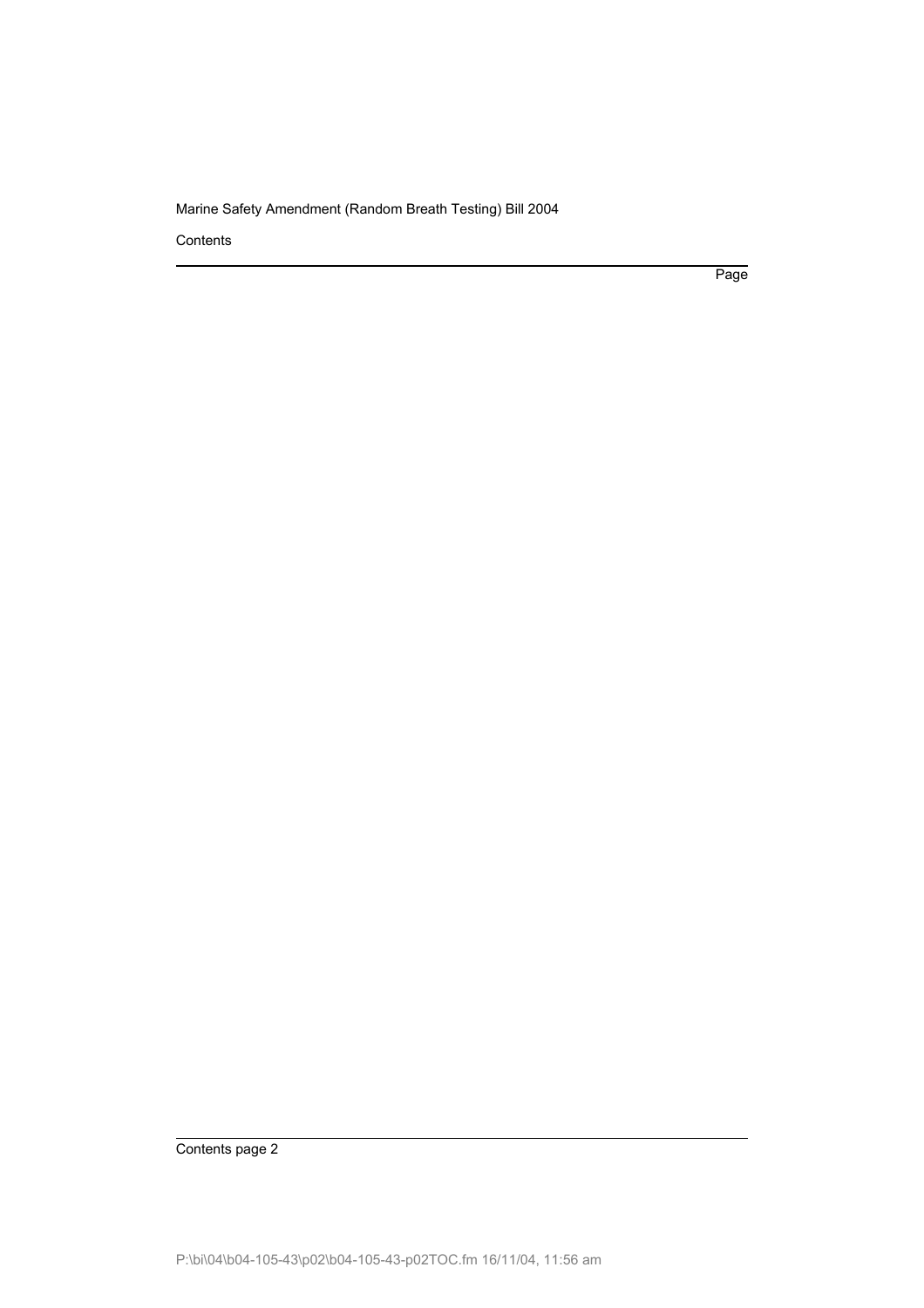

New South Wales

# **Marine Safety Amendment (Random Breath Testing) Bill 2004**

No , 2004

#### **A Bill for**

An Act to amend the *Marine Safety Act 1998* in relation to random breath testing of, and the permissible blood alcohol concentrations for, persons operating vessels and associated offences; and for other purposes.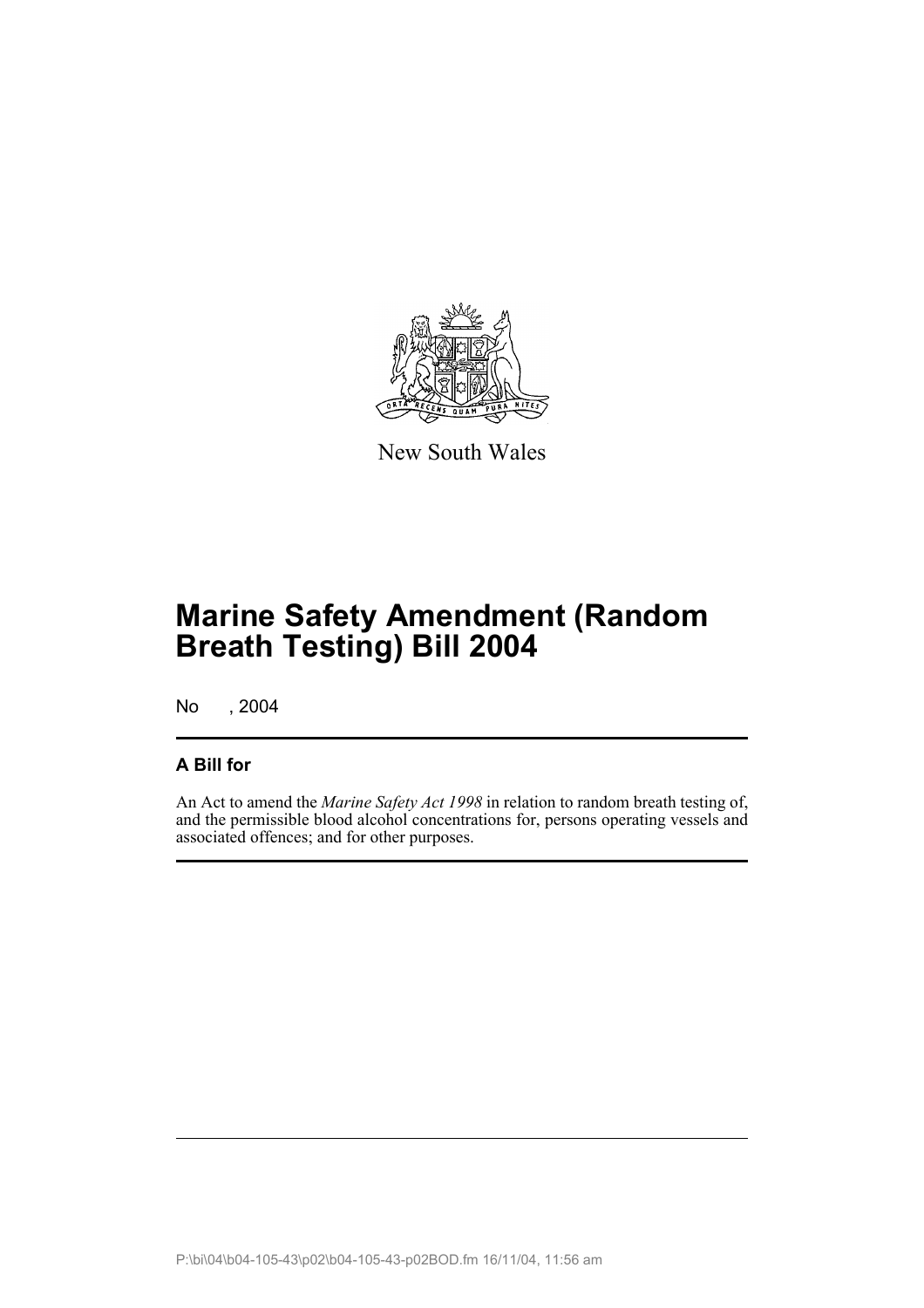|              | The Legislature of New South Wales enacts:                                                   |                |
|--------------|----------------------------------------------------------------------------------------------|----------------|
| 1            | Name of Act                                                                                  | $\overline{2}$ |
|              | This Act is the Marine Safety Amendment (Random Breath Testing)<br>Act $2004$ .              | 3<br>4         |
| $\mathbf{2}$ | <b>Commencement</b>                                                                          | 5              |
|              | This Act commences on a day or days to be appointed by proclamation.                         | 6              |
| 3            | Amendment of Marine Safety Act 1998 No 121                                                   | 7              |
|              | The <i>Marine Safety Act 1998</i> is amended as set out in Schedule 1.                       | 8              |
| 4            | <b>Amendment of other Acts and Regulations</b>                                               | 9              |
|              | The Acts and Regulations specified in Schedule 2 are amended as set<br>out in that Schedule. | 10<br>11       |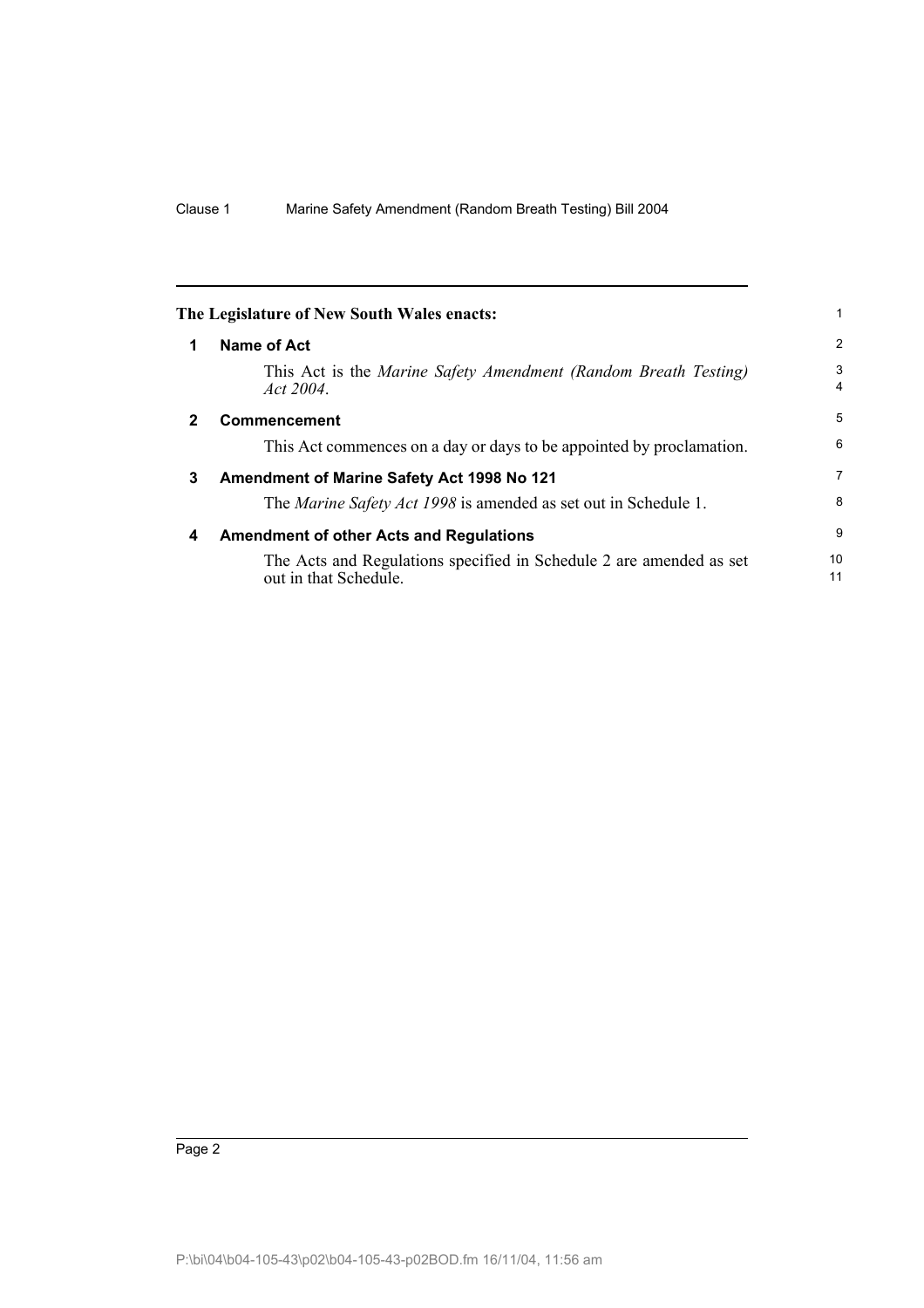Amendment of Marine Safety Act 1998 Schedule 1

|     | <b>Schedule 1</b>                               |          | <b>Amendment of Marine Safety Act 1998</b>                                                                                                                                                           | $\mathbf{1}$         |
|-----|-------------------------------------------------|----------|------------------------------------------------------------------------------------------------------------------------------------------------------------------------------------------------------|----------------------|
|     |                                                 |          | (Section 3)                                                                                                                                                                                          | $\overline{2}$       |
| [1] | <b>Section 20 Definitions</b>                   |          |                                                                                                                                                                                                      | 3                    |
|     | $20(1)$ :                                       |          | Insert at the end of paragraph (b) of the definition of <i>operate a vessel</i> in section                                                                                                           | $\overline{4}$<br>5  |
|     |                                                 |          | , or                                                                                                                                                                                                 | 6                    |
|     |                                                 | (c)      | supervise a juvenile operator of a motor vessel.                                                                                                                                                     | $\overline{7}$       |
| [2] |                                                 |          | Section 22 Prescribed concentrations of alcohol                                                                                                                                                      | 8                    |
|     | Insert before section $22$ (a):                 |          |                                                                                                                                                                                                      | 9                    |
|     |                                                 | (a1)     | the youth range prescribed concentration of alcohol is a<br>reference to more than zero grams, but less than 0.02<br>grams, of alcohol in 100 millilitres of blood, and                              | 10<br>11<br>12       |
| [3] | blood                                           |          | Section 24 Operating vessel with prescribed concentration of alcohol in                                                                                                                              | 13<br>14             |
|     | Insert before section $24$ (1):                 |          |                                                                                                                                                                                                      |                      |
|     | (1A)                                            | offence. | A person who is under 18 years of age and who operates a vessel<br>in any waters while there is present in the person's blood the<br>youth range prescribed concentration of alcohol is guilty of an | 16<br>17<br>18<br>19 |
| [4] | Section 24 (3)–(5)                              |          | 20                                                                                                                                                                                                   |                      |
|     | Omit section 24 $(3)$ – $(6)$ . Insert instead: |          | 21                                                                                                                                                                                                   |                      |
|     | (3)                                             |          | A person who is guilty of an offence under this section is liable,<br>if there is present in the person's blood the youth range, special<br>range or low range prescribed concentration of alcohol:  | 22<br>23<br>24       |
|     |                                                 | (a)      | in the case of a first offence—to a penalty not exceeding<br>10 penalty units, or                                                                                                                    | 25<br>26             |
|     |                                                 | (b)      | in the case of a second or subsequent offence—to a penalty<br>not exceeding 20 penalty units.                                                                                                        | 27<br>28             |
|     | (4)                                             |          | A person who is guilty of an offence under this section is liable,<br>if there is present in the person's blood the middle range<br>prescribed concentration of alcohol:                             | 29<br>30<br>31       |
|     |                                                 | (a)      | in the case of a first offence—to a penalty not exceeding<br>20 penalty units or to imprisonment for a period not<br>exceeding 9 months, or both, or                                                 | 32<br>33<br>34       |

Page 3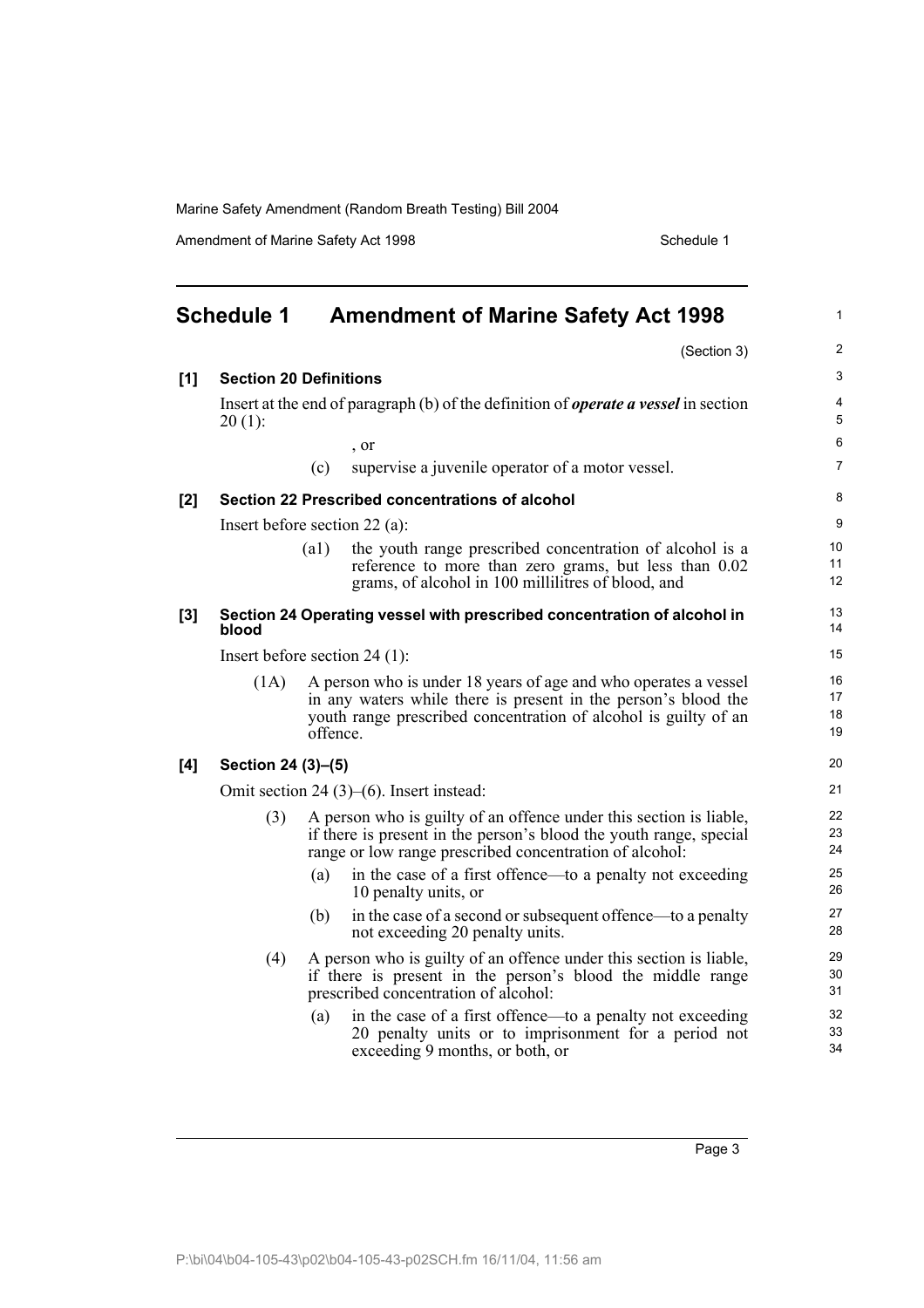|     |                            | (b) | in the case of a second or subsequent offence—to a penalty<br>not exceeding 30 penalty units or to imprisonment for a<br>period not exceeding 12 months, or both.                                                                                                                                              | $\mathbf{1}$<br>$\overline{\mathbf{c}}$<br>3 |
|-----|----------------------------|-----|----------------------------------------------------------------------------------------------------------------------------------------------------------------------------------------------------------------------------------------------------------------------------------------------------------------|----------------------------------------------|
|     | (5)                        |     | A person who is guilty of an offence under this section is liable,<br>if there is present in the person's blood the high range prescribed<br>concentration of alcohol:                                                                                                                                         | 4<br>5<br>6                                  |
|     |                            | (a) | in the case of a first offence—to a penalty not exceeding<br>30 penalty units or to imprisonment for a period not<br>exceeding 18 months, or both, or                                                                                                                                                          | $\overline{7}$<br>8<br>9                     |
|     |                            | (b) | in the case of a second or subsequent offence—to a penalty<br>not exceeding 50 penalty units or to imprisonment for a<br>period not exceeding 2 years, or both.                                                                                                                                                | 10<br>11<br>12                               |
|     | <b>Section 24A</b>         |     |                                                                                                                                                                                                                                                                                                                | 13                                           |
|     | Insert after section 24:   |     |                                                                                                                                                                                                                                                                                                                | 14                                           |
| 24A |                            |     | Defence for offence relating to youth range prescribed<br>concentration of alcohol                                                                                                                                                                                                                             | 15<br>16                                     |
|     |                            |     | It is a defence to a prosecution for an offence under section 24<br>(1A) if the defendant proves that, at the time of the alleged<br>offence, the presence in the defendant's blood of the youth range<br>prescribed concentration of alcohol was not caused (in whole or<br>in part) by any of the following: | 17<br>18<br>19<br>20<br>21                   |
|     |                            | (a) | the consumption of an alcoholic beverage (otherwise than<br>for the purposes of religious observance),                                                                                                                                                                                                         | 22<br>23                                     |
|     |                            | (b) | the consumption or use of any other substance (for<br>example, food or medicine) for the purpose of consuming<br>alcohol.                                                                                                                                                                                      | 24<br>25<br>26                               |
|     | <b>Section 141 Repeals</b> |     |                                                                                                                                                                                                                                                                                                                | 27                                           |
|     |                            |     | Insert at the end of the section:                                                                                                                                                                                                                                                                              | 28                                           |
|     | (2)                        |     | Different days may be appointed for the commencement of<br>subsection $(1)$ in its application to Schedule 2 for the purpose of<br>repealing different Acts or regulations, or different provisions of<br>the same Act or regulation, on different days.                                                       | 29<br>30<br>31<br>32                         |
|     |                            |     |                                                                                                                                                                                                                                                                                                                |                                              |

**[5]** 

**[6]**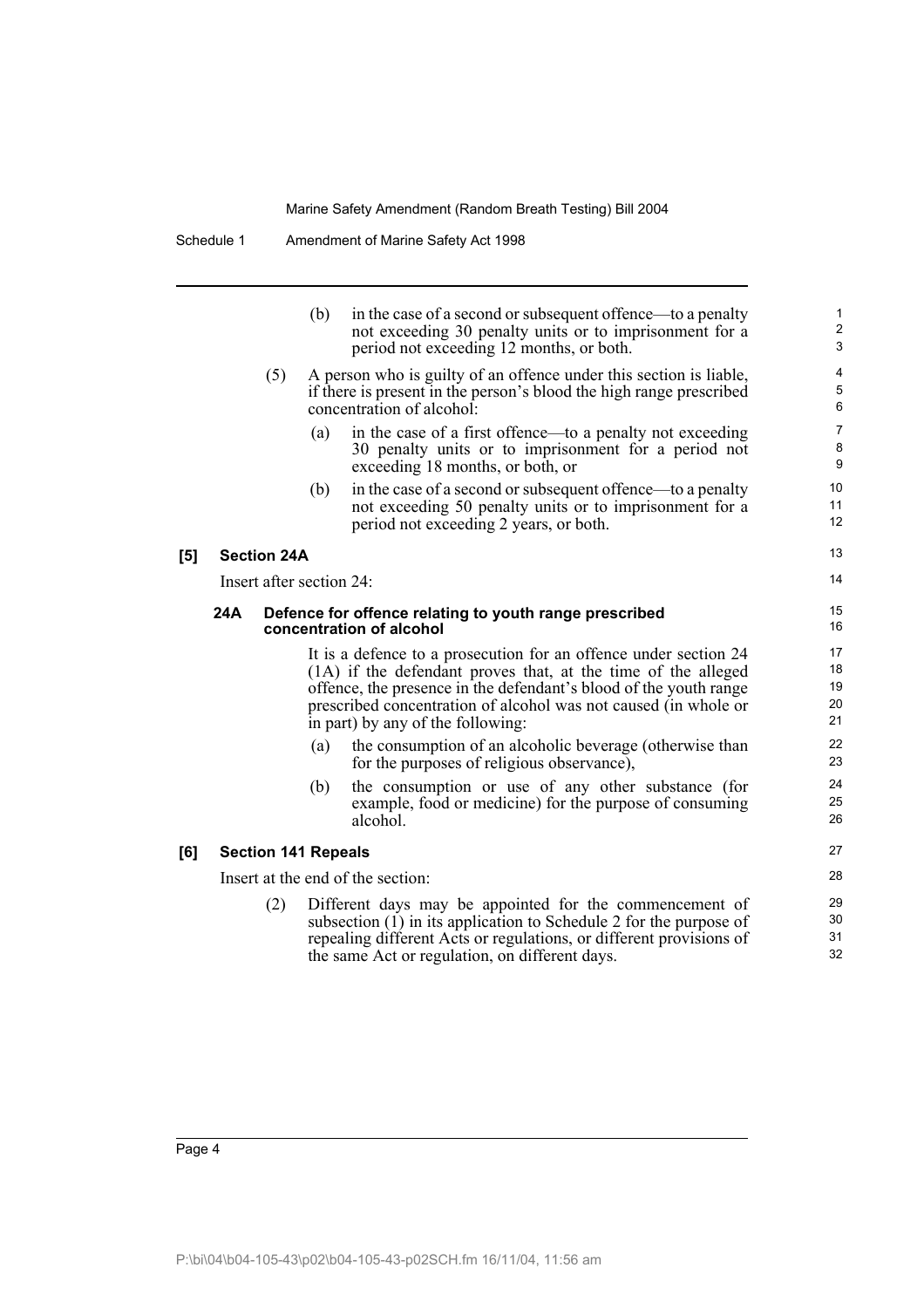Amendment of Marine Safety Act 1998 Schedule 1

| $\left[ 7 \right]$ |                                  | Schedule 1 Alcohol and drugs-breath analysis and related matters                                                                                                                                                                                                                               | 1                          |
|--------------------|----------------------------------|------------------------------------------------------------------------------------------------------------------------------------------------------------------------------------------------------------------------------------------------------------------------------------------------|----------------------------|
|                    | Insert before clause $3(1)$ :    |                                                                                                                                                                                                                                                                                                | $\overline{\mathbf{c}}$    |
|                    | (1A)<br>vessel.                  | A police officer may require a person to undergo a breath test in<br>accordance with the directions of the officer if the officer has<br>reasonable cause to believe that the person is or was operating a                                                                                     | 3<br>4<br>5<br>6           |
| [8]                | Schedule 1, clause 3 (1)         |                                                                                                                                                                                                                                                                                                | 7                          |
|                    |                                  | Insert "(other than a police officer)" after "authorised officer".                                                                                                                                                                                                                             | 8                          |
| [9]                | Schedule 1, clause 3 (1) (a)     |                                                                                                                                                                                                                                                                                                | 9                          |
|                    |                                  | Omit ", or is or was in charge of a motor vessel operated by a juvenile,".                                                                                                                                                                                                                     | 10                         |
| $[10]$             | Schedule 1, clause 3 (2)         |                                                                                                                                                                                                                                                                                                | 11                         |
|                    |                                  | Omit the subclause. Insert instead:                                                                                                                                                                                                                                                            | 12                         |
|                    | (2)                              | An authorised officer to whom subclause (1) applies may only<br>require a person who is or was operating a vessel to undergo a<br>breath test if there is reasonable cause as referred to in that<br>subclause.                                                                                | 13<br>14<br>15<br>16       |
| $[11]$             | Schedule 1, clause 4             |                                                                                                                                                                                                                                                                                                | 17                         |
|                    | Insert before clause $4(1)(a)$ : |                                                                                                                                                                                                                                                                                                | 18                         |
|                    | (a1)                             | it appears to the officer as a result of a breath test or<br>assessment under this Part that more than zero grams of<br>alcohol in 100 millilitres of blood may be present in the<br>person's blood and the officer has reasonable cause to<br>believe the person is under 18 years of age, or | 19<br>20<br>21<br>22<br>23 |
| $[12]$             | Schedule 1, clause 7 (c)         |                                                                                                                                                                                                                                                                                                | 24                         |
|                    |                                  | Omit "12 hours". Insert instead "3 hours".                                                                                                                                                                                                                                                     | 25                         |
| $[13]$             |                                  | Schedule 1, clauses 14, 16 (3) and 17 (2)                                                                                                                                                                                                                                                      | 26                         |
|                    |                                  | Insert "or nurse" after "practitioner" wherever occurring.                                                                                                                                                                                                                                     | 27                         |
| $[14]$             |                                  | Schedule 1, clauses 16 (2) and 17 (1)                                                                                                                                                                                                                                                          | 28                         |
|                    |                                  | Omit "2 hours" wherever occurring. Insert instead "3 hours".                                                                                                                                                                                                                                   | 29                         |
| $[15]$             | Schedule 1, clause 21 (a)        |                                                                                                                                                                                                                                                                                                | 30                         |
|                    |                                  | Insert "or nurses" after "practitioners".                                                                                                                                                                                                                                                      | 31                         |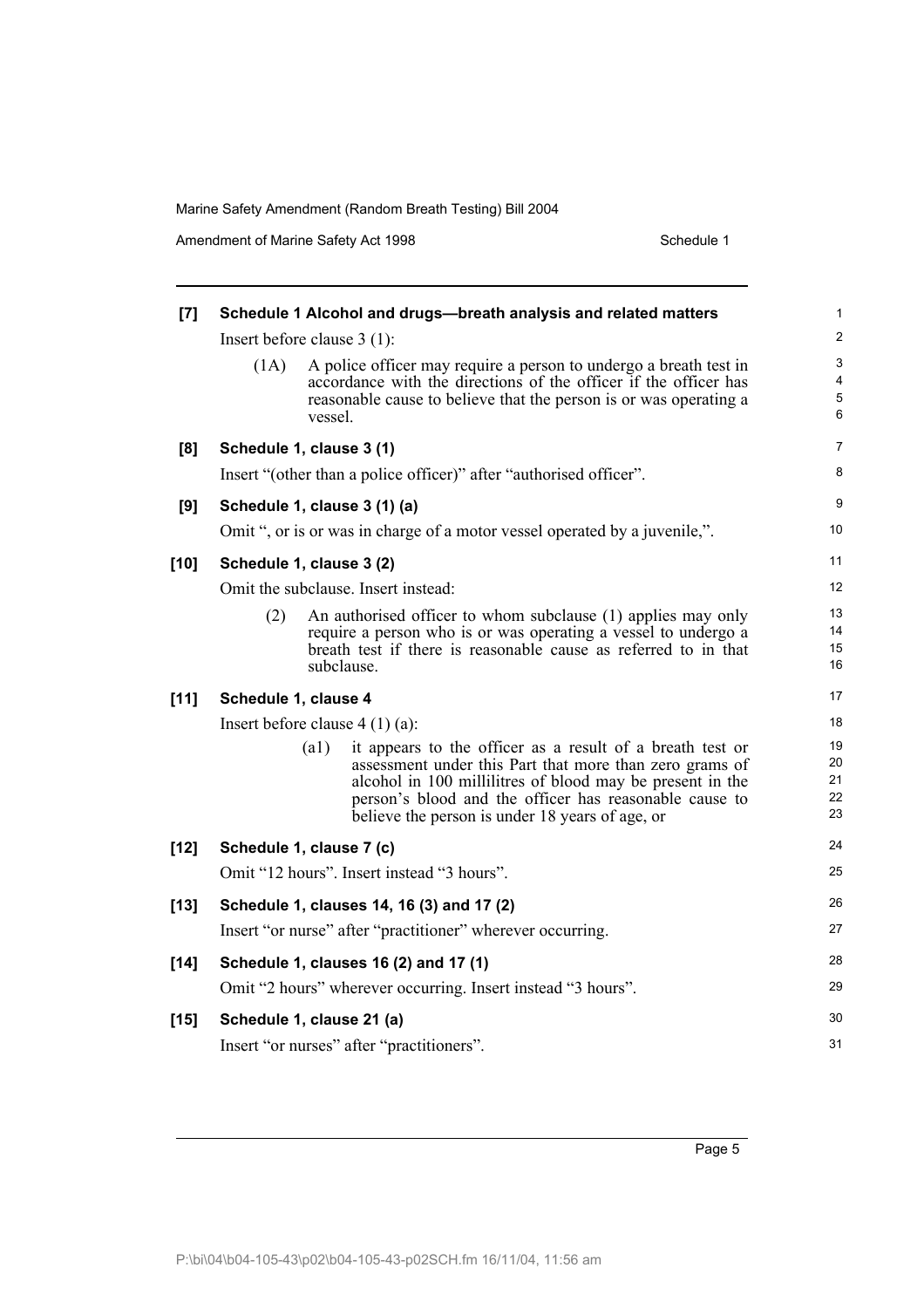| Schedule 1 | Amendment of Marine Safety Act 1998 |  |
|------------|-------------------------------------|--|
|------------|-------------------------------------|--|

| $[16]$ |                                  |     | <b>Schedule 3 Amendment of other Acts</b>                                                                                                                                                                                                                                              | $\mathbf{1}$               |
|--------|----------------------------------|-----|----------------------------------------------------------------------------------------------------------------------------------------------------------------------------------------------------------------------------------------------------------------------------------------|----------------------------|
|        |                                  |     | Omit Schedule 3.1.                                                                                                                                                                                                                                                                     | 2                          |
| $[17]$ |                                  |     | Schedule 4 Savings, transitional and other provisions                                                                                                                                                                                                                                  | 3                          |
|        |                                  |     | Insert at the end of clause $1(1)$ :                                                                                                                                                                                                                                                   | $\overline{4}$             |
|        |                                  |     | Marine Safety Amendment (Random Breath Testing) Act 2004                                                                                                                                                                                                                               | $\overline{5}$             |
| $[18]$ |                                  |     | Schedule 4, Part 3                                                                                                                                                                                                                                                                     | 6                          |
|        | Insert at the end of Schedule 4: |     |                                                                                                                                                                                                                                                                                        | $\overline{7}$             |
|        | Part 3                           |     | Provisions consequent on enactment of                                                                                                                                                                                                                                                  | 8                          |
|        |                                  |     | <b>Marine Safety Amendment (Random</b>                                                                                                                                                                                                                                                 | 9                          |
|        |                                  |     | <b>Breath Testing) Act 2004</b>                                                                                                                                                                                                                                                        | 10                         |
|        | 11                               |     | <b>Definition</b>                                                                                                                                                                                                                                                                      | 11                         |
|        |                                  |     | In this Part:                                                                                                                                                                                                                                                                          | 12                         |
|        |                                  |     | <b>repealed Act</b> means the Marine (Boating Safety—Alcohol and<br>Drugs) Act 1991.                                                                                                                                                                                                   | 13<br>14                   |
|        | 12                               |     | Amendments not to apply to offences occurring before the<br>commencement of amendments                                                                                                                                                                                                 | 15<br>16                   |
|        |                                  | (1) | Proceedings for offences committed, or alleged to have been<br>committed, before the commencement of an amendment of a<br>provision by Schedule 1 to the Marine Safety Amendment<br>(Random Breath Testing) Act 2004 are to be determined as if the<br>amendment had not been enacted. | 17<br>18<br>19<br>20<br>21 |
|        |                                  | (2) | Accordingly, the law (including any relevant provision of this<br>Act) that would have been applicable to the proceedings had the<br>amendment not been enacted continues to apply to the<br>proceedings as if the amendment had not been enacted.                                     | 22<br>23<br>24<br>25       |
|        | 13                               |     | References to and in relation to marine safety licences in sections<br>27 and 40                                                                                                                                                                                                       | 26<br>27                   |
|        |                                  | (1) | A reference in section 27 or 40 to a marine safety licence is taken<br>to include a reference to a licence to which section 10 of the<br>repealed Act applied immediately before its repeal by Schedule 2<br>to this Act.                                                              | 28<br>29<br>30<br>31       |
|        |                                  | (2) | A reference in section 27:                                                                                                                                                                                                                                                             | 32                         |
|        |                                  |     | to the cancellation or suspension of a marine safety licence<br>(a)<br>is taken to include a reference to the withdrawal of                                                                                                                                                            | 33<br>34                   |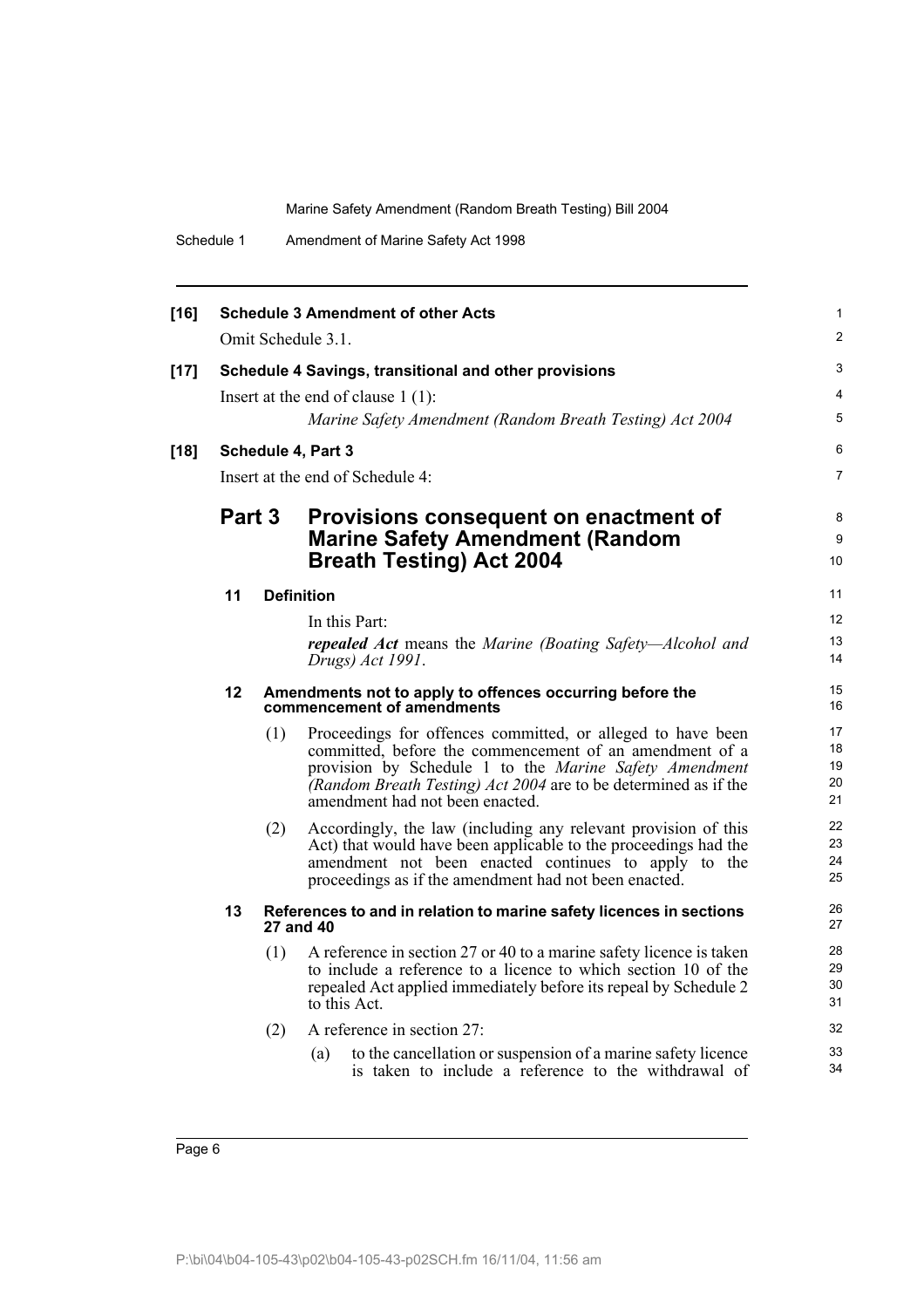Amendment of Marine Safety Act 1998 Schedule 1

recognition of a recognised licence (within the meaning of section 10 of the repealed Act), and

(b) to the disqualification of the holder of a marine safety licence is taken to include a reference to the disqualification of the person from having a recognised licence recognised.

Page 7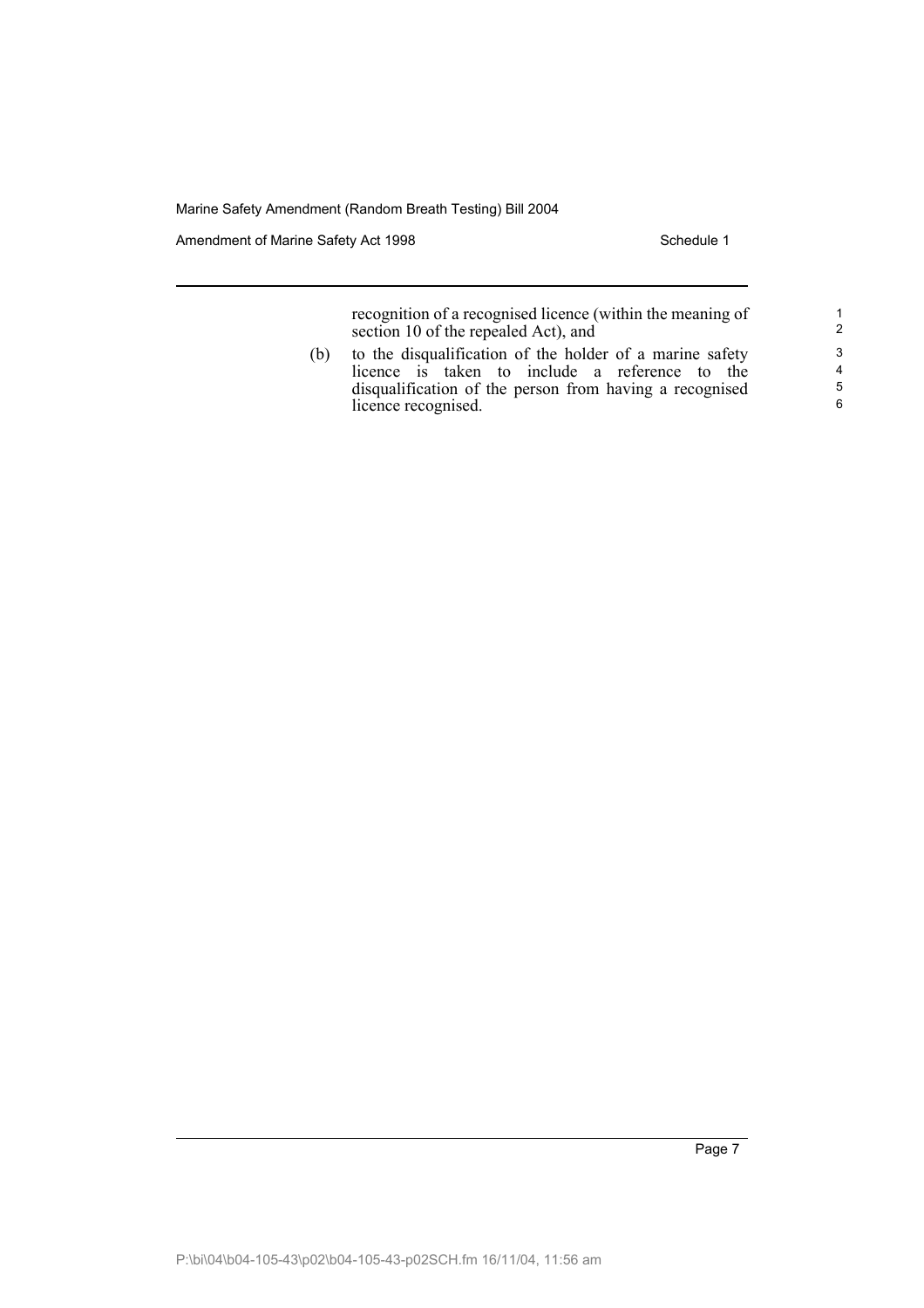| <b>Schedule 2</b> | <b>Amendment of other Acts and</b> |
|-------------------|------------------------------------|
|                   | <b>Regulations</b>                 |

(Section 4)

1 2

3

| 2.1              | Crimes Act 1900 No 40                                                                                                   | $\overline{4}$      |
|------------------|-------------------------------------------------------------------------------------------------------------------------|---------------------|
| [1]              | Section 52B Dangerous navigation: substantive matters                                                                   | 5                   |
|                  | Omit "Marine (Boating Safety—Alcohol and Drugs) Act 1991" from the<br>definition of <b>vessel</b> in section $52B(9)$ . | 6<br>$\overline{7}$ |
|                  | Insert instead "Marine Safety Act 1998".                                                                                | 8                   |
| [2]              | Section 52BA Dangerous navigation: procedural matters                                                                   | 9                   |
|                  | Omit "Part 3 of the Marine (Boating Safety—Alcohol and Drugs) Act 1991"<br>from section $52BA(2)$ .                     | 10<br>11            |
|                  | Insert instead "Schedule 1 to the <i>Marine Safety Act 1998"</i> .                                                      | 12                  |
| 2.2 <sub>2</sub> | Criminal Procedure Act 1986 No 209                                                                                      | 13                  |
|                  | <b>Section 283 Law enforcement devices</b>                                                                              | 14                  |
|                  | Omit "section 24, 25 or 26 of the Marine (Boating Safety—Alcohol and Drugs)<br>Act 1991" from section 283 (1) (b).      | 15<br>16            |
|                  | Insert instead "clause 15, 16 or 17 of Schedule 1 to the Marine Safety Act<br>1998".                                    | 17<br>18            |
| 2.3              | Passenger Transport Act 1990 No 39                                                                                      | 19                  |
|                  | Section 9C Accreditation conditions relating to drug and alcohol<br>programs and testing                                | 20<br>21            |
|                  | Omit "the Marine (Boating Safety—Alcohol and Drugs) Act 1991" from<br>section 9C $(5)$ .                                | 22<br>23            |
|                  | Insert instead "Part 3 of and Schedule 1 to the Marine Safety Act 1998".                                                | 24                  |
| 2.4              | Passenger Transport (Drug and Alcohol Testing) Regulation<br>2004                                                       | 25<br>26            |
|                  | <b>Clause 7 Double jeopardy</b>                                                                                         | 27                  |
|                  | Omit clause $7(2)(d)$ –(f). Insert instead:                                                                             | 28                  |
|                  | an offence under section 23 of the <i>Marine Safety Act 1998</i> ,<br>(d)                                               | 29                  |
|                  | an offence under section 24 of the Marine Safety Act 1998,<br>(e)                                                       | 30                  |